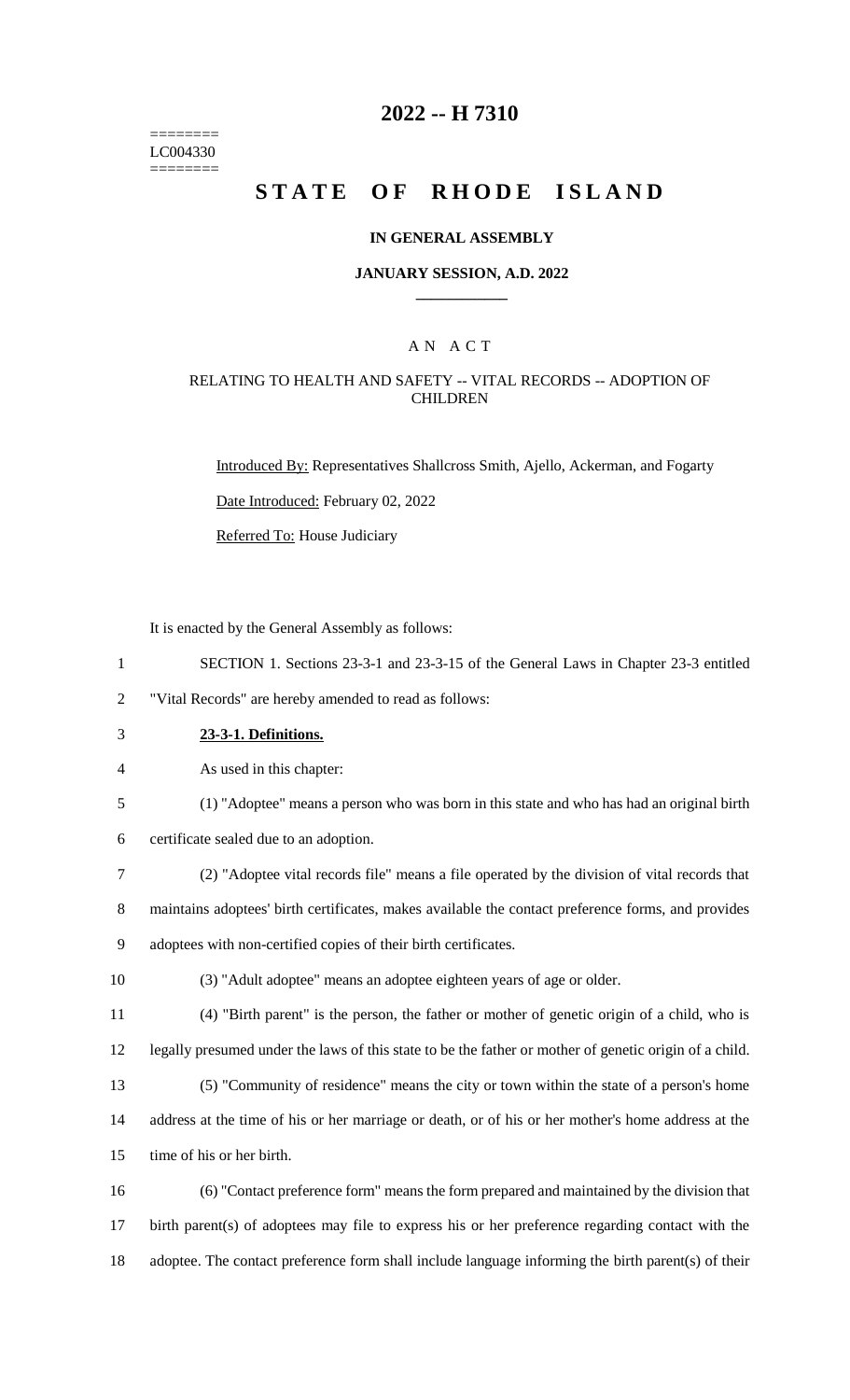- ability to provide genetic, social, and health history to the Passive Voluntary Adoption Mutual Consent Registry as defined in chapter 7.2 of title 15.
- (7) "Dead body" means a lifeless human body or parts of a lifeless human body or its bones from the state of which it reasonably may be concluded that death recently occurred.
- (8) "Direct line descendant" means a person who is in direct line to an ancestor, such as a
- biological child, grandchild, or great-grandchild.

(8)(9) "Division" means the division of vital records as defined in this chapter.

 $(9)(10)$  "Fetal death" means death prior to the complete expulsion or extraction from its mother of a product of human conception, irrespective of the duration of pregnancy; the death is indicated by the fact that after the expulsion or extraction the fetus does not breathe or show any other evidence of life such as beating of the heart, pulsation of the umbilical cord, or definite movement of the voluntary muscles.

- 13  $\left(\frac{(10)(11)}{2}\right)$  "Filing" means the presentation of a certificate, report, or other record provided 14 for in this chapter, of a birth, death, fetal death, adoption, marriage, or divorce for registration by the division of vital records.
- $\frac{(11)(12)}{11}$ "Final disposition" means the burial, interment, cremation, or other disposition of a dead body or fetus.

18 (12)(13)"Institution" means any establishment, public or private, that provides in-patient medical, surgical, or diagnostic care or treatment, or nursing, custodial or domiciliary care to two (2) or more unrelated individuals, or to which persons are committed by law.

 (14) "Legal representative" means an individual's attorney, personal representative or 22 conservator and includes a guardian appointed by the court to make decisions regarding the person of an adult.

- $\frac{(13)(15)}{24}$  "Live birth" means the complete expulsion or extraction from its mother of a product of human conception, irrespective of the duration of pregnancy, that, after that expulsion or extraction, breathes or shows any other evidences of life such as beating of the heart, pulsation of the umbilical cord, or definite movement of the voluntary muscles, whether or not the umbilical cord has been cut or the placenta is attached.
- $29 \left( \frac{(14)(16)}{2} \right)$  "Physician" means a person authorized or licensed to practice medicine pursuant to chapter 37 of title 5.
- $\frac{(15)(17)}{2}$  "Registration" means the acceptance by the division of vital records and the incorporation in its official records of certificates, reports, or other records provided for in this chapter, or births, deaths, fetal deaths, adoptions, marriages, or divorces.
- $\frac{(16)(18)}{16}$  "Signing" or "Signature" means the application of either a hand signature to a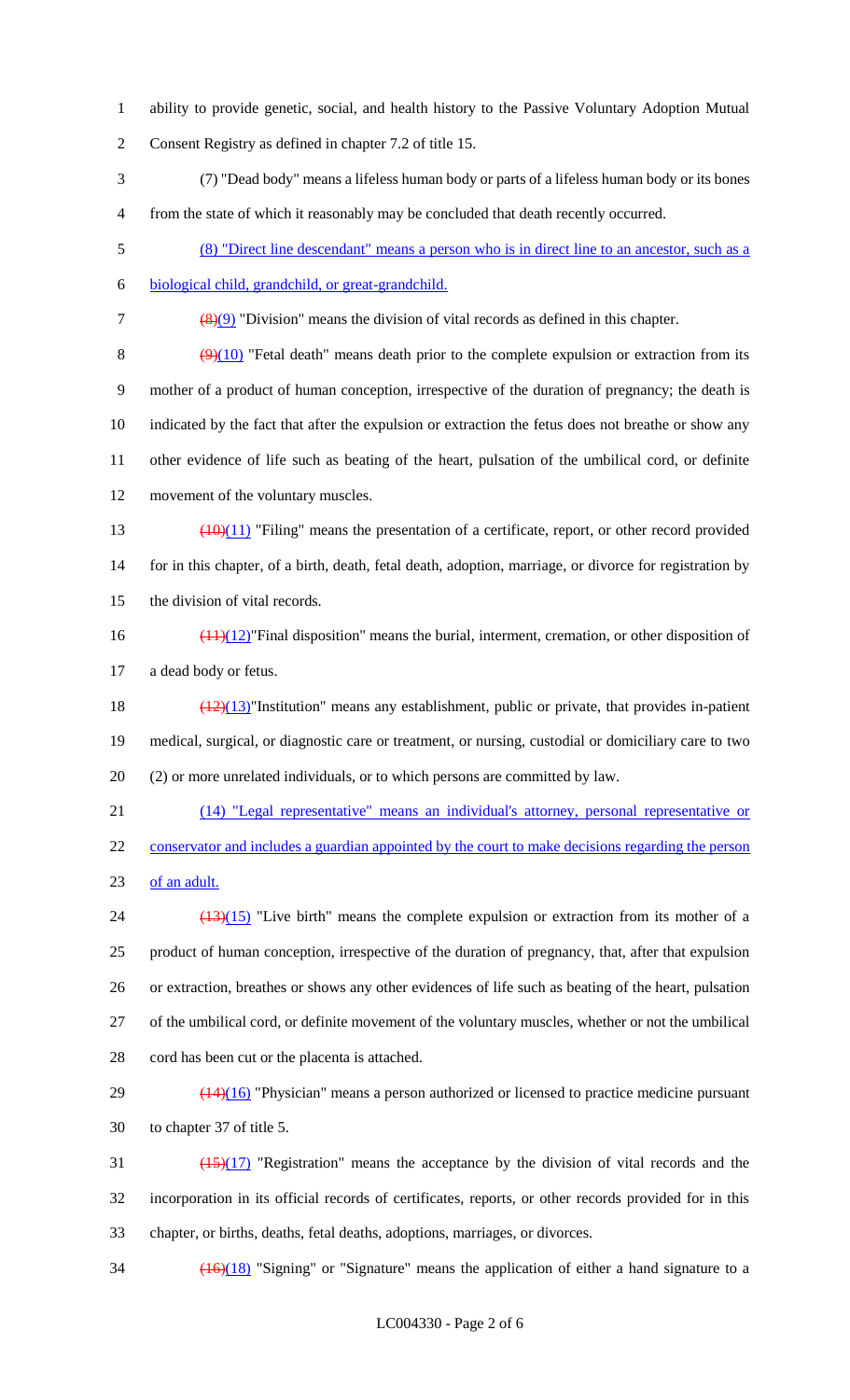paper record or an electronic process approved by the state registrar of vital records.

2 (17)(19) "System of vital records" means the registration, collection, preservation, amendment, and certification of vital statistics records, and activities related to them including the tabulation, analysis, and publication of statistical data derived from those records.

 (18)(20) "Vital records" means records of birth, death, fetal death, marriage, divorce, and data related to those records.

 **23-3-15. New certificates of birth following adoption -- Legitimation and paternity determination.**

 (a) The state registrar of vital records shall establish a new certificate of birth for a person born in this state when he or she receives the following:

 (1) An adoption report as provided in § 23-3-14 or a certified copy of the decree of adoption together with the information necessary to identify the original certificate of birth and to establish a new certificate of birth; except that a new certificate of birth shall not be established if the court decreeing the adoption, the adoptive parents, or the adopted person requests that a new certificate shall not be established.

 (2) A request that a new certificate be established and evidence required by regulation proving that the person has been legitimated, or that a court of competent jurisdiction has determined the paternity of the person; provided, however, that where a court of competent jurisdiction has determined the paternity of the person, the name of the person who has been adjudicated as being the father shall be inserted on the birth certificate.

 (b) When a new certificate of birth is established, the actual place and date of birth shall be shown. It shall be substituted for the original certificate of birth.

 (1) Thereafter, the original certificate and the evidence of adoption, paternity, or legitimation shall not be subject to inspection except as allowed by this chapter in the case of adoption by the adult adoptee, or upon order of a court of competent jurisdiction, or as provided by regulation.

 (2) Upon receipt of a notice of annulment of adoption, the original certificate of birth shall be restored to its place in the files and the new certificate and evidence shall not be subject to inspection except upon order of a court of competent jurisdiction.

 (3) Upon receipt from a passive voluntary adoption mutual consent registry of a certificate provided for in § 15-7.2-12(b), the adult adoptee named in the certificate shall be entitled to receive non-certified copies of his or her original birth certificate.

 (c) If no certificate of birth is on file for the person for whom a new certificate is to be established under this section, a delayed certificate of birth shall be filed with the state registrar of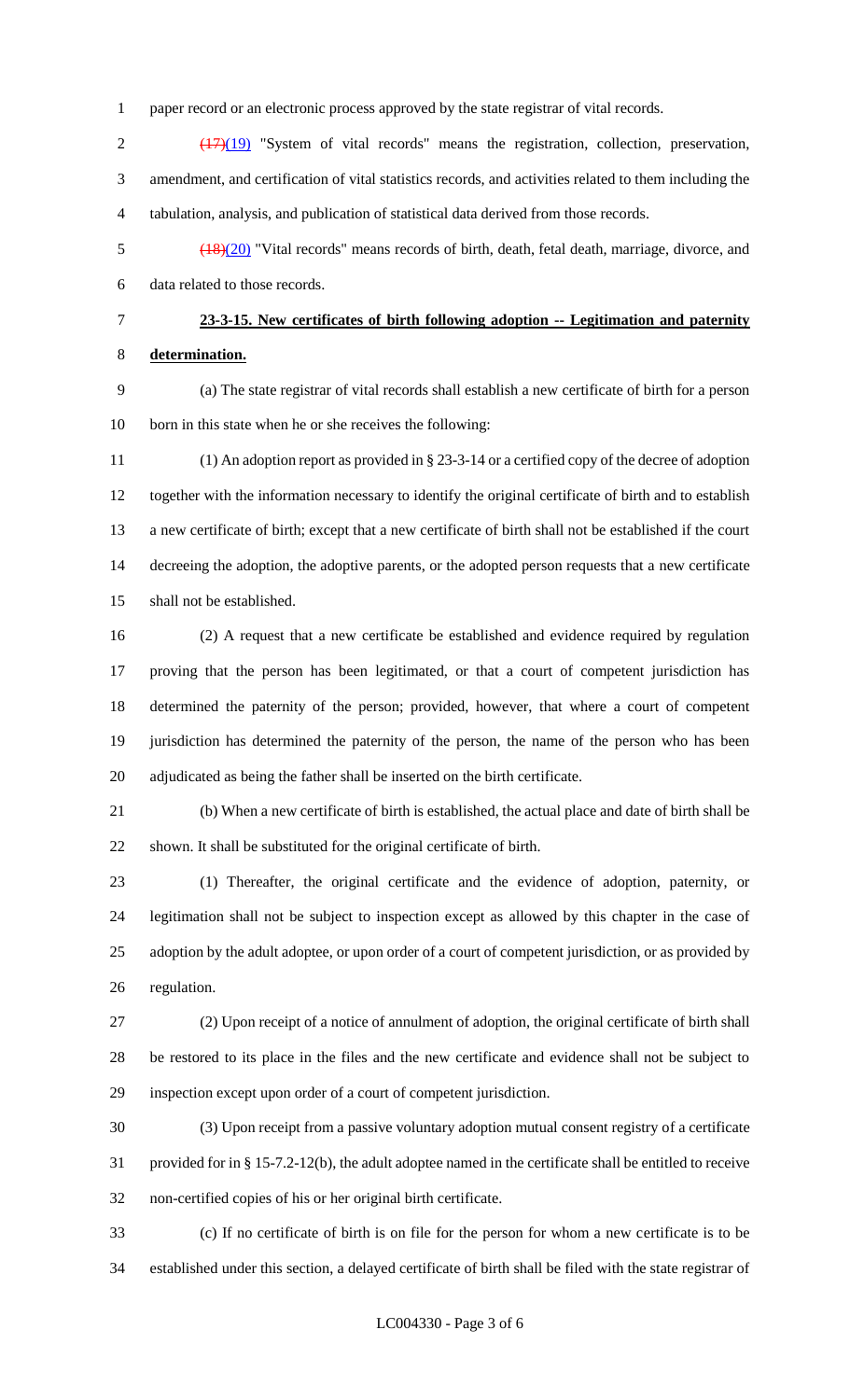vital records as provided in § 23-3-12 or § 23-3-13, before a new certificate of birth is established, except that when the date and place of birth and parentage have been established in accordance with this chapter in the adoption proceedings, a delayed certificate shall not be required.

 (d) When a new certificate of birth is established by the state registrar of vital records, all copies of the original certificate of birth in the custody of any custodian of permanent local records in this state shall be sealed from inspection or forwarded to the state registrar of vital records, as he or she shall direct.

 (e)(1) The state registrar shall, upon request, prepare and register a certificate in this state for a person born in a foreign country who is not a citizen of the United States and who was adopted through a court of competent jurisdiction in this state. The certificate shall be established upon receipt of a report of adoption from the court decreeing the adoption, proof of the date and place of the child's birth, and a request from the court, the adopting parents, or the adopted person if eighteen (18) years of age or over that a certificate be prepared. The certificate shall be labeled "certificate of foreign birth" and shall show the actual country of birth. After registration of the birth certificate in the new name of the adopted person, the state registrar shall seal and file the report of adoption which shall not be subject to inspection except upon order of a court of competent jurisdiction or as provided by regulation.

 (2) If the child was born in a foreign country but was a citizen of the United States at the time of birth, the state registrar shall not prepare a "certificate of foreign birth" and shall notify the adoptive parents of the procedures for obtaining a revised birth certificate for their child through 21 the U.S. Department of State.

 (f) When a new certificate of birth is established following an adoption or legitimation in this state, and when no record of the original birth is on file at the city or town of occurrence, the state registrar of vital records shall cause a copy to be filed with the registrar of births in the city or town where the child was born and the city or town of residence of the parents indicated on the new certificate, if that residence is within the state.

 $(27 \text{ (g)}(1)$  The division shall establish, maintain, and operate the adoptee vital records file. Beginning July 1, 2012, upon written application by an adult adoptee who was born in the State of Rhode Island the division shall issue to the applicant a non-certified copy of the unaltered, original 30 certificate of birth of the adoptee, <u>or if the adopted person is deceased</u>, the adopted person's direct 31 line descendants, or the legal representative of such adopted person, or legal representative of such deceased adopted person's direct line descendants, with procedures, filing fees, and waiting periods identical to those imposed upon non-adopted citizens of the state.

(2) The division shall prescribe and, upon request, shall make available to each birth parent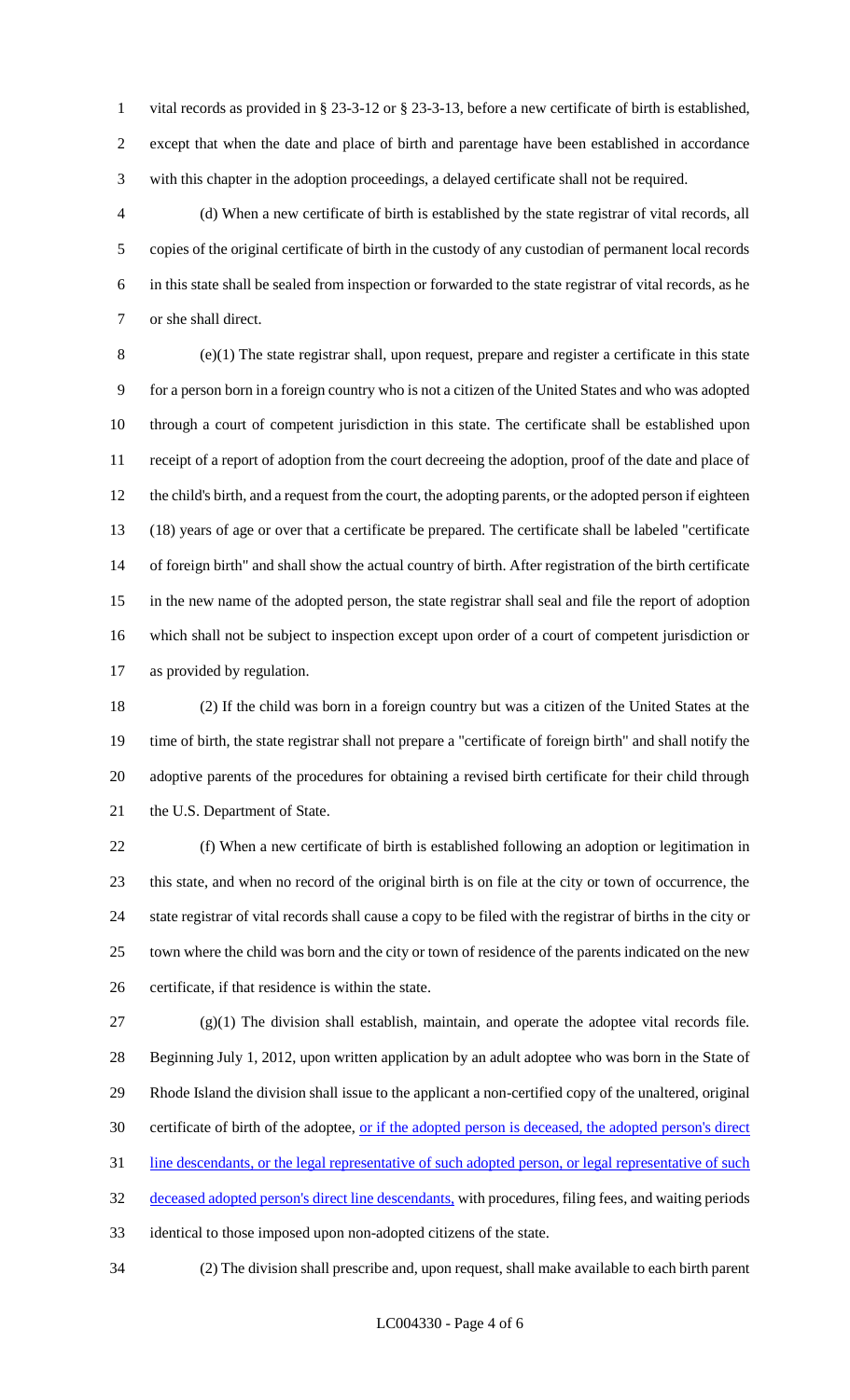of an adoptee named on the original birth certificate, a contact preference form on which the birth parent may state a preference regarding contact by an adoptee who is the birth child of the birth parent. The contact preference form shall be returned to the division. Upon such a request, the division shall also provide the birth parent with an updated medical history form, which may be completed and returned to the Passive Voluntary Adoption Mutual Consent Registry. The contact preference form shall provide the birth parent with the following options from which the birth parent shall select one:

"(a) I would like to be contacted.

(b) I would prefer to be contacted only through an intermediary.

(c) I would prefer not to be contacted at this time."

 (3) When the division receives a completed contact preference form from a birth parent, the division shall place the form on file and create an index of all contact preference forms filed. When the vital records office receives a request for an original birth certificate they will then open the adoptee's sealed file and check the file for the names of the birth parent(s). These names will then be cross referenced with the birth parent(s) names listed on the contact preference form index. If there is a match, the vital records office will provide the adoptee a copy of the contact preference 17 form. The division shall inform the adoptee of his or her right to contact the Passive Voluntary Adoption Mutual Consent Registry to see if an updated medical history form has been filed by his or her birth parent.

 (4) Beginning September 1, 2011, the division shall make reasonable efforts to inform the public of the existence of the adoptee vital records file; the ability of adult adoptees born in the State of Rhode Island to access non-certified copies of their birth certificates subject to the provisions of this chapter; and the ability of the birth parent(s) of adoptees to file a contact preference form with the division of vital records.

 (h) The division shall maintain the following statistics that shall be made available to the general public on a quarterly basis or more frequently if possible:

(1) Number of original birth certificates released since the effective date of this bill;

(2) Number of contact preference forms filed; and

 (3) Number of birth parent(s) who indicated on the contact preference form that they would like to be contacted, would like to be contacted but only through an intermediary, or do not want to be contacted.

SECTION 3. This act shall take effect upon passage.

#### ======== LC004330 ========